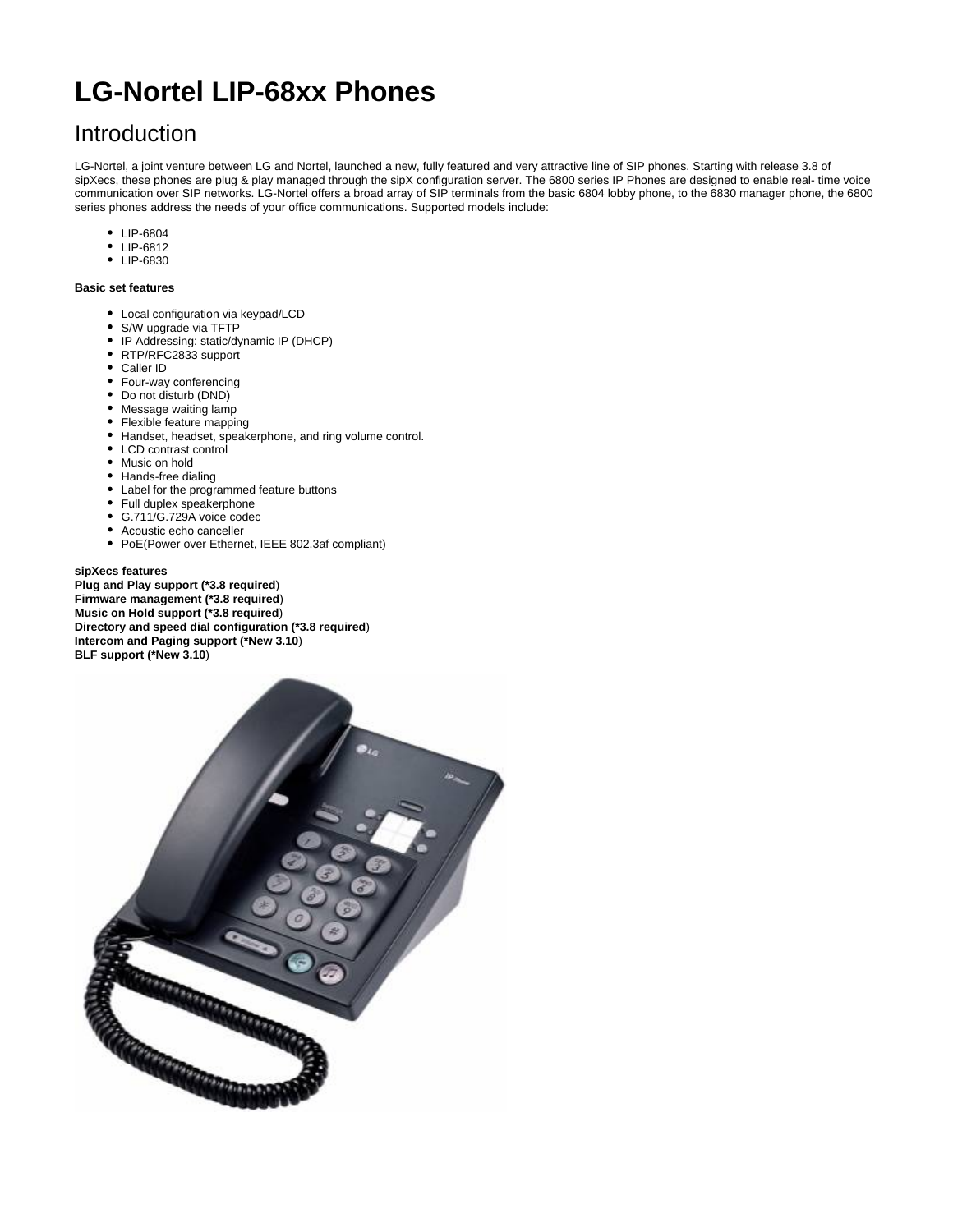

# How to Configure

## Set Configuration

The LG-Nortel 6800 sets maybe configured directly from the sets. Although this is not the easiest method it does give you lots of flexibility. The key items to configure are:

- IP Address (Settings 1 then 2)
- Subnet Mask (Settings 1 then 3)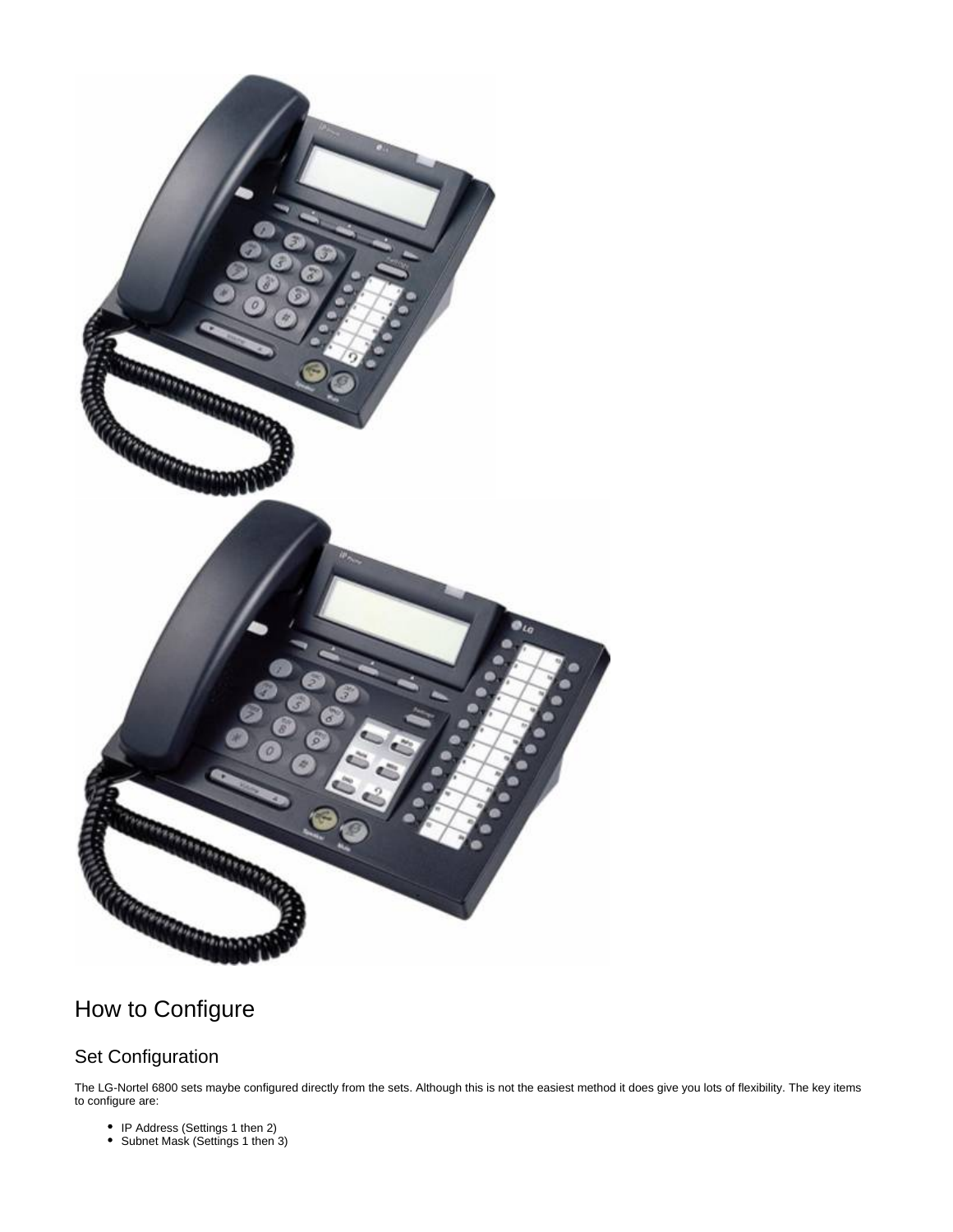- Gateway (Settings 1 then 4)
- $\bullet$ Primary DNS Server (Settings 1 then 5)
- TFTP Server Address (Settings 3 then 8 then 2)  $\bullet$
- $\bullet$ All related SIP paramters for your user accounts

LIP-6804 sets have no display so configuration is a little more challenging. The following shows how to configure the 6804 via the set:

## LIP-6804 Set Configuration

- LIP-6804 no display, employs IVR (Integrated Voice Response) for basic Config info.
	- · Network mode (DHCP or Static IP Address). "DHCP is new disabled.  $(10.000)$ -00 "DHCP is now enabled. · IP address "Your IP address is 'ane-five-zero-dot-seven..."<br>Please enter your IP address." asterisk is the dot -00 · Subnet Mask "Your nat-mask is 'two-five-five-dot-two-...'<br>Flease enter your net-mask," asterisk is the dot 6 0 Beech  $\sim$ TFTP Server address (direct at SCS if DHCP option 66 isn't setup) TFTP Server Address where asterisk is the det **B** top 63 G)  $\sim$

LIP-6812 and 6830 sets a display and full screen driven set of menus to help in configuration. The following shows the menu structure of the 6812/6830 via the set:

### **LIP-6812/30 Set Configuration**



#### Web Configuration

The LG-Nortel 6800 sets have a local web based interface which maybe used for configuration. It is available as shown. User: private Password: lip